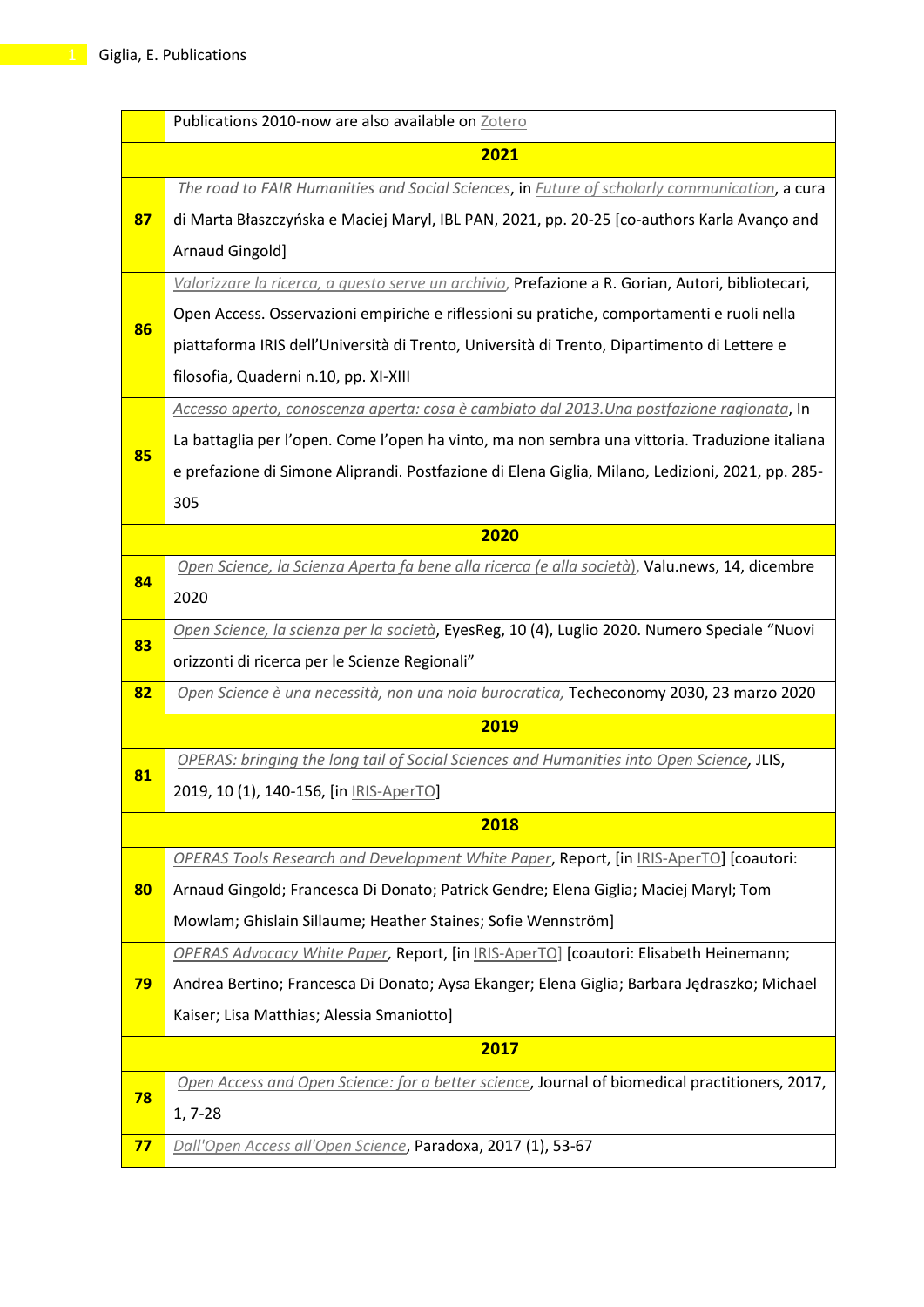| 76 | Cos'è l'Open Access, Introduzione al volume Fare Open Access. La libera diffusione del sapere     |
|----|---------------------------------------------------------------------------------------------------|
|    | scientifico nell'era digitale, LEDIzioni, 2017, pp. 9-16                                          |
| 75 | La comunicazione scientifica nell'era digitale, cap. 2 del volume Fare Open Access. La libera     |
|    | diffusione del sapere scientifico nell'era digitale, LEDIzioni, 2017, pp. 29-52                   |
| 74 | Fare Open Access e farlo correttamente, cap. 3 del volume Fare Open Access. La libera             |
|    | diffusione del sapere scientifico nell'era digitale, LEDIzioni, 2017, pp. 53-92                   |
|    | 2016                                                                                              |
| 73 | Editoria scientifica e tutela del consumatore/ricercatore: si configura un abuso di posizione     |
|    | dominante?, Tesi di Master                                                                        |
| 72 | Un altro mondo è possibile. Dall'Open Access all'Open Science, «Bibliotime», XIX, 1               |
|    | 2015                                                                                              |
| 71 | Accesso aperto ai dati della ricerca come vettore per la scienza aperta, «JLIS», 2015, VI, 2, pp. |
|    | 225-247,                                                                                          |
|    | 2014                                                                                              |
| 70 | La valutazione della ricerca nelle 'Humanities and Social Sciences', Roma, 17 novembre 2014,      |
|    | «Bibliotime», 2014, XVII, 3, [coautore Maria Laura Vignocchi]                                     |
| 69 | DOI outreach conference, Milano 21 novembre 2014, Bibliotime», 2014, XVII, 3                      |
|    | Biblioteche ed editoria periodica elettronica ad accesso aperto: servizi a valore aggiunto, in    |
| 68 | Ecosistemi per la ricerca. Atti Convegno ACNP/NILDE Trieste, 22-23 maggio 2014, Trieste, EUT      |
|    | Press, pp. 75-86                                                                                  |
|    | 2013                                                                                              |
| 67 | Strategie per una ricerca sul web in riabilitazione, in Franco Franchignoni, Alessandro Giustini, |
|    | Stefano Negrini (a cura di), Ricerca e Riabilitazione, SIMFER, pp. 101-113                        |
| 66 | Berlin 11: celebrating 10 years of Open Access, Open Electronic Publishing, hypotheses.org, 22    |
|    | November 2013                                                                                     |
| 65 | The global perspective: OA at work, Open Electronic Publishing, hypotheses.org, 22 November       |
|    | 2013                                                                                              |
|    | 2012                                                                                              |
|    | Open Access to data for a new, open science, «European Journal of Physical and                    |
| 64 | Rehabilitation Medicine», 2012 Dec.; 48(4) [rubrica Internet Bookshelf], [coautore Alma Swan,     |
|    | SPARC Europe]                                                                                     |
|    | Open Access 2012: achievements, further steps and obstacles. An interview with Stevan             |
| 63 | Harnad, «European Journal of Physical and Rehabilitation Medicine», 2012 Sept.;48(3):535-9        |
|    | [rubrica Internet Bookshelf]                                                                      |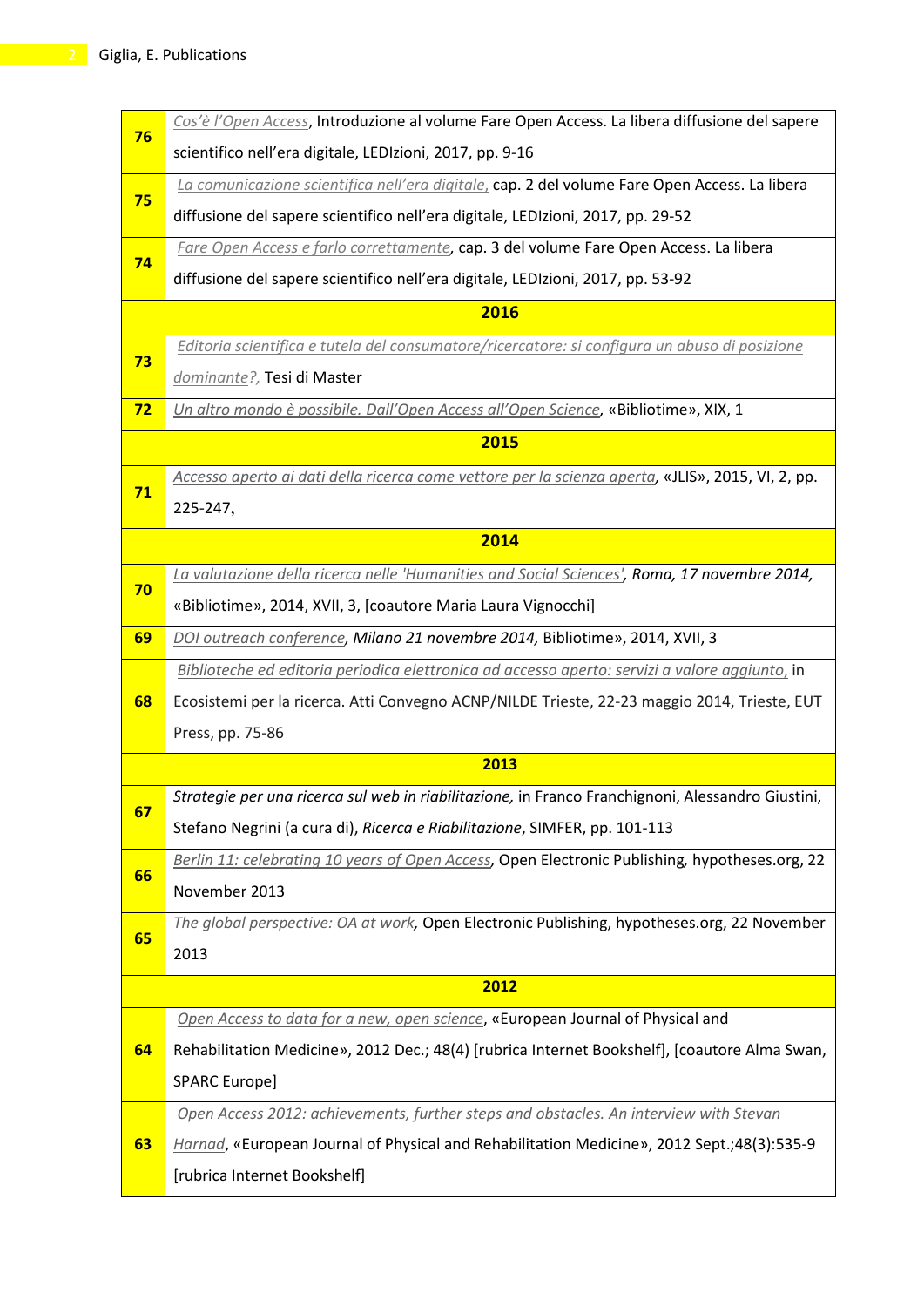|    | Retractions: trends, implications, and possible further steps, «European Journal of Physical     |
|----|--------------------------------------------------------------------------------------------------|
| 62 | and Rehabilitation Medicine», 2012 June;48(2):339-44 [rubrica Internet Bookshelf], [coautore:    |
|    | prof. Gian Piero Pescarmona, Università di Torino]                                               |
|    | PubMed mobile and other Apps: the smartest PubMed for mobile devices, «European Journal          |
| 61 | of Physical and Rehabilitation Medicine», 2011 March;48(1),173-175 [rubrica Internet             |
|    | Bookshelf]                                                                                       |
|    | 2011                                                                                             |
|    | OAI 7 - CERN workshop on Innovations in scholarly communication, «D-Lib Magazine», vol. 17,      |
| 60 | 11/12, Nov./Dec. 2011, [coautore: prof. Paola Castellucci, Università di Roma]                   |
|    | Open Access: per una comunicazione scientifica efficace, «JLIS.it», vol.2, n.2, Dec. 2011, 4766- |
| 59 | 21                                                                                               |
|    | <b>Quertle and KNALIJ: searching PubMed has never been so easy and effective, «European</b>      |
| 58 | Journal of Physical and Rehabilitation Medicine», 2011 Dec.; 47 (4); 687-690 [rubrica Internet   |
|    | Bookshelf]                                                                                       |
|    | PubMed in progress: latest changes in MeSH and My NCBI, «European Journal of Physical and        |
| 57 | Rehabilitation Medicine», 2011 Sept; 47 (3);525-528 [rubrica Internet Bookshelf]                 |
|    | Academic social networks: it's time to change the way we do research, «European Journal of       |
| 56 | Physical and Rehabilitation Medicine» 2011 June;47(2); 345-9 [rubrica Internet Bookshelf]        |
| 55 | Open Access, Open Data: Paradigm Shifts in the Changing Scholarly Communication Scenario,        |
|    | «D-Lib Magazine», 17, 3-4, March-April 2011                                                      |
| 54 | MedPilot: integrated effective medical searches, «European Journal of Physical and               |
|    | Rehabilitation Medicine», 2011 March;47(1),181-4 [rubrica Internet Bookshelf]                    |
|    | 2010                                                                                             |
| 53 | The Impact Factor of Open Access journals: data and trends, in ELPUB 2010 Conference             |
|    | Proceedings, pp. 16-39                                                                           |
|    | Internet resources for Physical and Rehabilitation Medicine: databases, search engines,          |
| 52 | websites, e-books, images and the tools to organize them, in F. Franchignoni ed., Research       |
|    | issues in physical & rehabilitation medicine, Fondazione Maugeri, Pavia 2010, pp. 185-222        |
|    | [coautori Nikos Barotsis e Xanthi Michail]                                                       |
|    | Public access to publicly funded research: how and why mandatory policies by funders? in         |
| 51 | «European Journal of Physical and Rehabilitation Medicine», 2010 Dec;46(4):603-7 [rubrica        |
|    | Internet Bookshelf]                                                                              |
|    | Workshop on Open Access and Preservation in the European Research Area: Paving the Way           |
| 50 | Towards a Sound Strategy, Bruxelles, 25-26 Novembre 2010, «AIDA Informazioni -                   |
|    | Manifestazioni dopo», 28, 3-4 (luglio-dicembre 2010)                                             |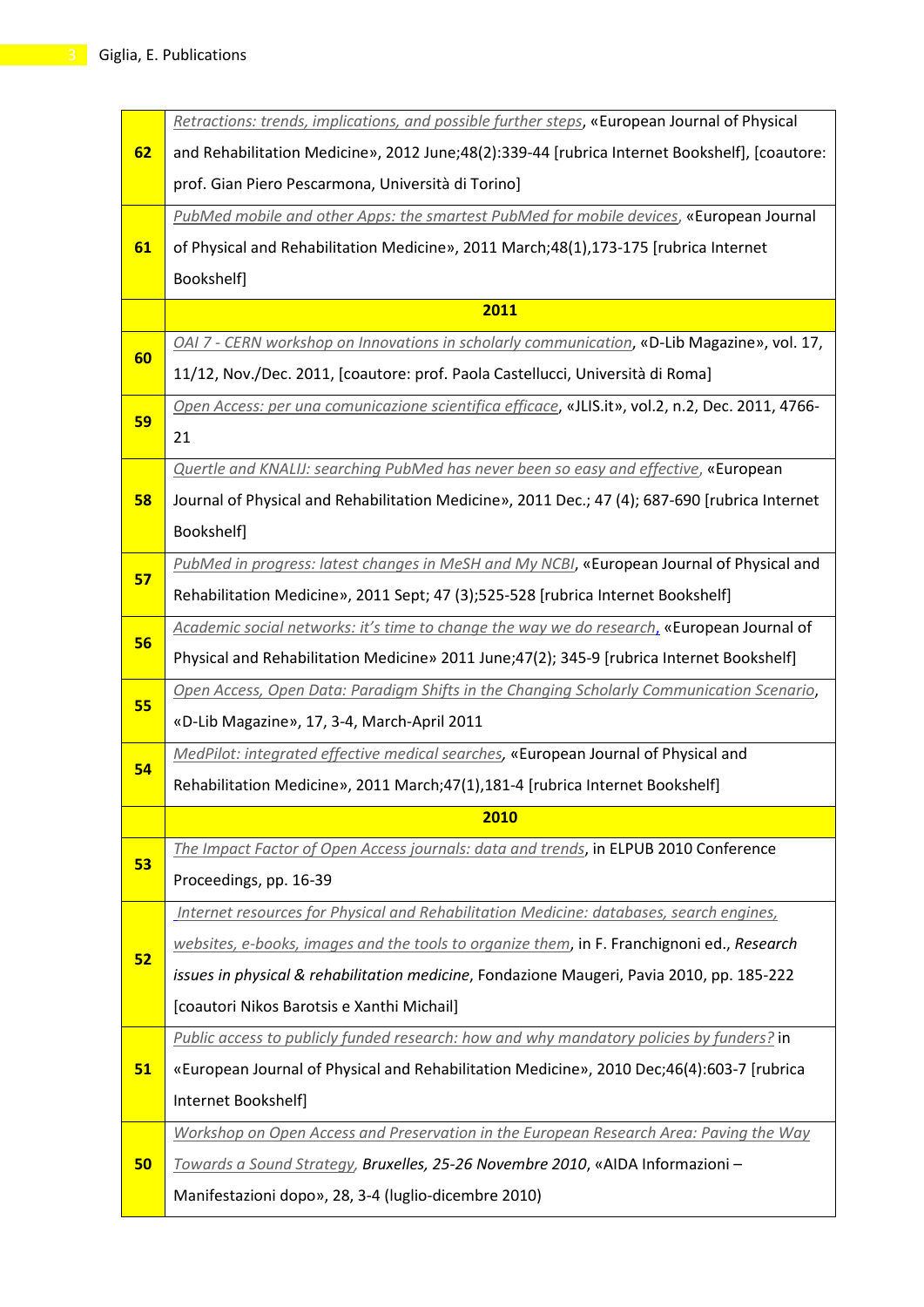|    | Open access to scientific research: where are we and where are we going? Facts and figures         |
|----|----------------------------------------------------------------------------------------------------|
| 49 | on the occasion of the 2010 Open Access Week (October 18-24). «European Journal of Physical        |
|    | and Rehabilitation Medicine», 2010 Sep;46(3):461-9 [rubrica Internet Bookshelf]                    |
|    | Everything in its place. Social bookmarking and reference manager tools to collect, manage         |
| 48 | and cite information sources. «European Journal of Physical and Rehabilitation Medicine»,          |
|    | 2010 Jun;46(2):301-7 [rubrica Internet Bookshelf]                                                  |
|    | PubMed in progress: further changes in the redesigned interface. «European Journal of              |
| 47 | Physical and Rehabilitation Medicine», 2010 Mar;46(1):113-5 [coautore prof. Osvaldo Spinelli,      |
|    | Universitad de La Plata, Argentina] [rubrica Internet Bookshelf]                                   |
|    | Berlin 7: Open Access reaching diverse communities, «D-Lib Magazine», 16, 3/4, Mar/Apr             |
| 46 | 2010,                                                                                              |
| 45 | Rec. a Mauro Guerrini, Gli archivi istituzionali, «Biblioteche oggi», XXVIII (2010), 3, pp. 75-76. |
|    | L'Open Access e le diverse comunità scientifiche: impressioni e spunti dopo Berlin 7,              |
| 44 | «Biblioteche oggi», XXVIII (2010), 2, pp. 83-86 [coautore Maria Teresa Miconi, Università di       |
|    | Teramo]                                                                                            |
| 43 | Il web 2.0 e le biblioteche: un incontro possibile?, Torino, 15 gennaio 2010, «AIDA Informazioni   |
|    | - Manifestazioni dopo», 28, 1-2 (gennaio-giugno 2010)                                              |
|    |                                                                                                    |
|    | I sistemi bibliotecari di Ateneo: realtà a confronto e prospettive future. Roma, 18 febbraio       |
| 42 | 2010 - Appunti per una sintesi, «AIDA Informazioni - Manifestazioni dopo», 28, 1-2 (gennaio-       |
|    | giugno 2010)                                                                                       |
|    | 2009                                                                                               |
|    | Targeted knowledge: interaction and rich user experience towards a scholarly communication         |
| 41 | that "lets", in ELPUB 2009 proceedings, pp. 415-438 [coautore prof. Gian Piero Pescarmona,         |
|    | Università di Torino]                                                                              |
|    | Economic sustainability during transition: the case of scholarly publishing, in ELPUB              |
| 40 | proceedings 2009, pp. 239-261 [coautore prof. P. Dubini, Università L. Bocconi, Milano]            |
|    | Più citazioni in Open Access? Panorama della letteratura con uno studio sull'Impact Factor         |
| 39 | delle riviste Open Access, in CIBER 1999-2009, a cura di P.Gargiulo e D.Bogliolo, Milano,          |
|    | Ledizioni, 2009 pp.125-145                                                                         |
|    | Il modello dell'Open Access per le pubblicazioni scientifiche, in «Tirature 09», a cura di V.      |
| 38 | Spinazzola, Mondadori, Milano 2009 [coautore prof. P. Dubini, Università L. Bocconi, Milano]       |
|    | Più citazioni in Open Access? Tendenze, opinioni e dati, in Quaderni CNBA n. 11: Il peso della     |
| 37 | ricerca. Valutare una materia umanistica: architettura per esempio, 2009, pp. 73-97 [coautore      |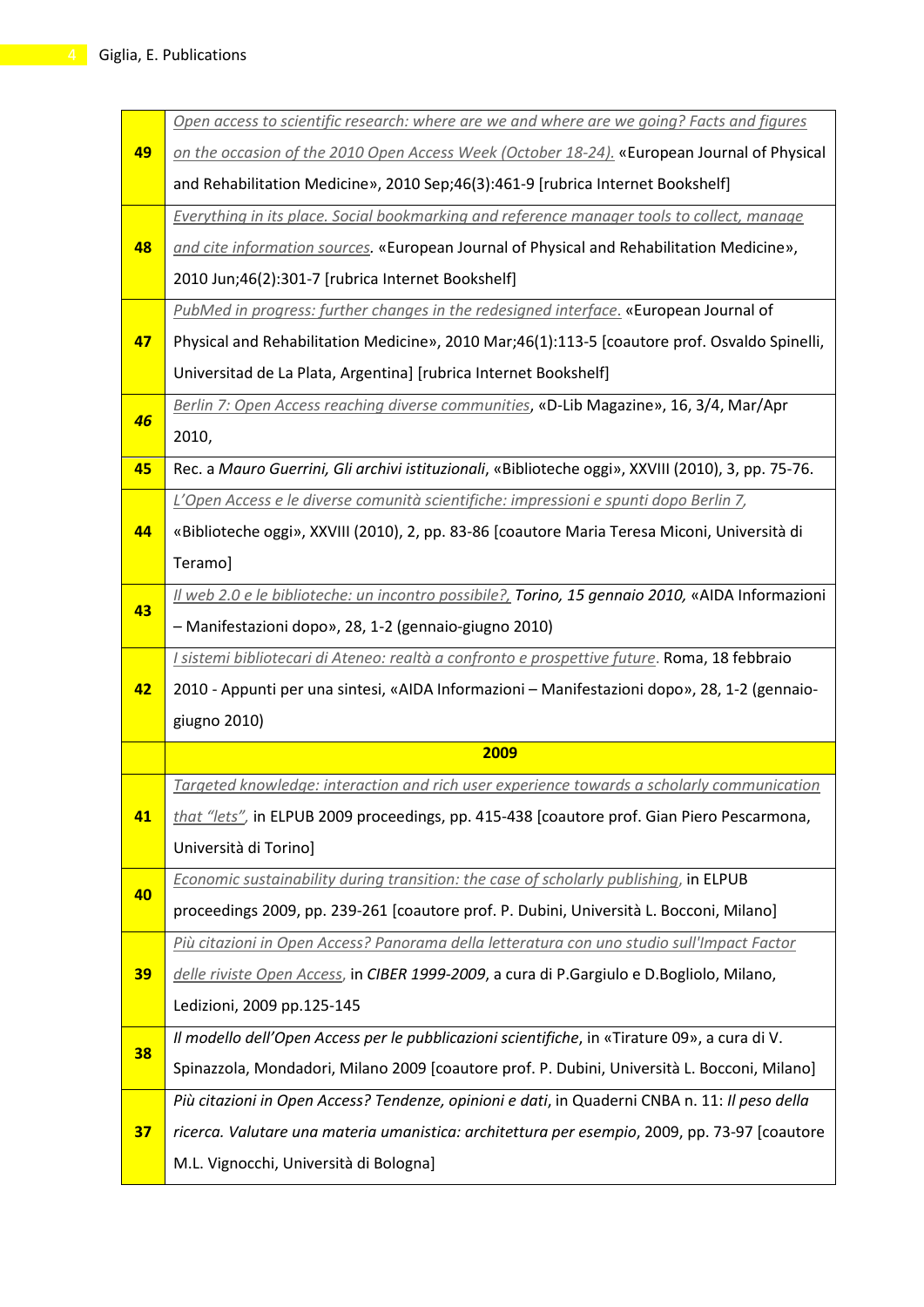|           | PubMed reloaded: new interface, enhanced discovery, «European Journal of Physical and             |
|-----------|---------------------------------------------------------------------------------------------------|
| 36        | Rehabilitation Medicine», 2009 Dec;45(4):631-6 [coautore prof. Osvaldo Spinelli, Universitad      |
|           | de La Plata, Argentina] [rubrica Internet Bookshelf]                                              |
|           | Giornata nazionale sull'Open Access, «AIDA Informazioni - Manifestazioni dopo», 27, 3-4,          |
| 35        | luglio-dicembre 2009                                                                              |
|           | Berlin 7: Open Access reaching diverse communities, «AIDA Informazioni - Manifestazioni           |
| 34        | dopo», 27, 3-4, luglio-dicembre 2009                                                              |
|           | Report on OAI 6, CERN Workshop on innovations in scholarly communication, Geneva 17-19            |
| 33        | June 2009, «D-Lib Magazine», 15, 9/10, Sept/Oct 2009                                              |
|           | Orthogate and Orthopaedia: orthopaedic information on the Web, «European Journal of               |
| 32        | Physical and Rehabilitation Medicine», 2009 Sept; 45(3), 443-446 [rubrica Internet Bookshelf]     |
|           | Ripensare le pubblicazioni scientifiche, «Biblioteche oggi», XXVII (2009), 7, pp. 60-62 [coautore |
| 31        | Paola Galimberti, Università di Milano]                                                           |
|           | ELPUB 2009: Rethinking Electronic Publishing: innovation in communication paradigms and           |
| 30        | technologies, «D-Lib Magazine», 15, 7/8, Jul/Aug 2009 [coautore Paola Galimberti, Università      |
|           | di Milano]                                                                                        |
|           | Medline/PubMed revisited: new, semantic tools to explore the biomedical literature,               |
| <b>29</b> | «European Journal of Physical and Rehabilitation Medicine», 2009 Jun; 45(2): [rubrica Internet    |
|           | Bookshelf]                                                                                        |
| 28        | Humanae Litterae and new technologies, «AIDA Informazioni - Manifestazioni dopo», 27, 1-2,        |
|           | gennaio-giugno 2009, [coautore Paola Galimberti, Università degli Studi di Milano]                |
| 27        | OAI 6, CERN Workshop on innovations in scholarly communication, Geneva 17-19 June 2009,           |
|           | «AIDA Informazioni - Manifestazioni dopo», 27, 1-2, gennaio-giugno 2009                           |
|           | Humanae litterae & new technologies: tradizione e innovazione nelle scienze umane in un           |
| <b>26</b> | dialogo aperto fra autori, editori, bibliotecari. «Biblioteche oggi», XXVII (2009), 5, pp. 55-60. |
|           | [coautore: P. Galimberti, Università degli studi di Milano]                                       |
| 25        | New year, new PubMed, «European Journal of Physical and Rehabilitation Medicine», 2009            |
|           | Mar; 45(1):155-159 [rubrica Internet Bookshelf]                                                   |
|           | The Pinball Machine and the Cloud: Using Rules to move from Information to Knowledge, in          |
| 24        | Atti del convegno Pervasive IA, Architettura dell'Informazione Globale, Terzo summit Italiano     |
|           | di architettura dell'informazione, Forlì 20-21 febbraio 2009 [coautori: prof. GianPiero           |
|           | Pescarmona, Università di Torino, Ferruccio Zamuner, Nonsolosoft]                                 |
|           | 2008                                                                                              |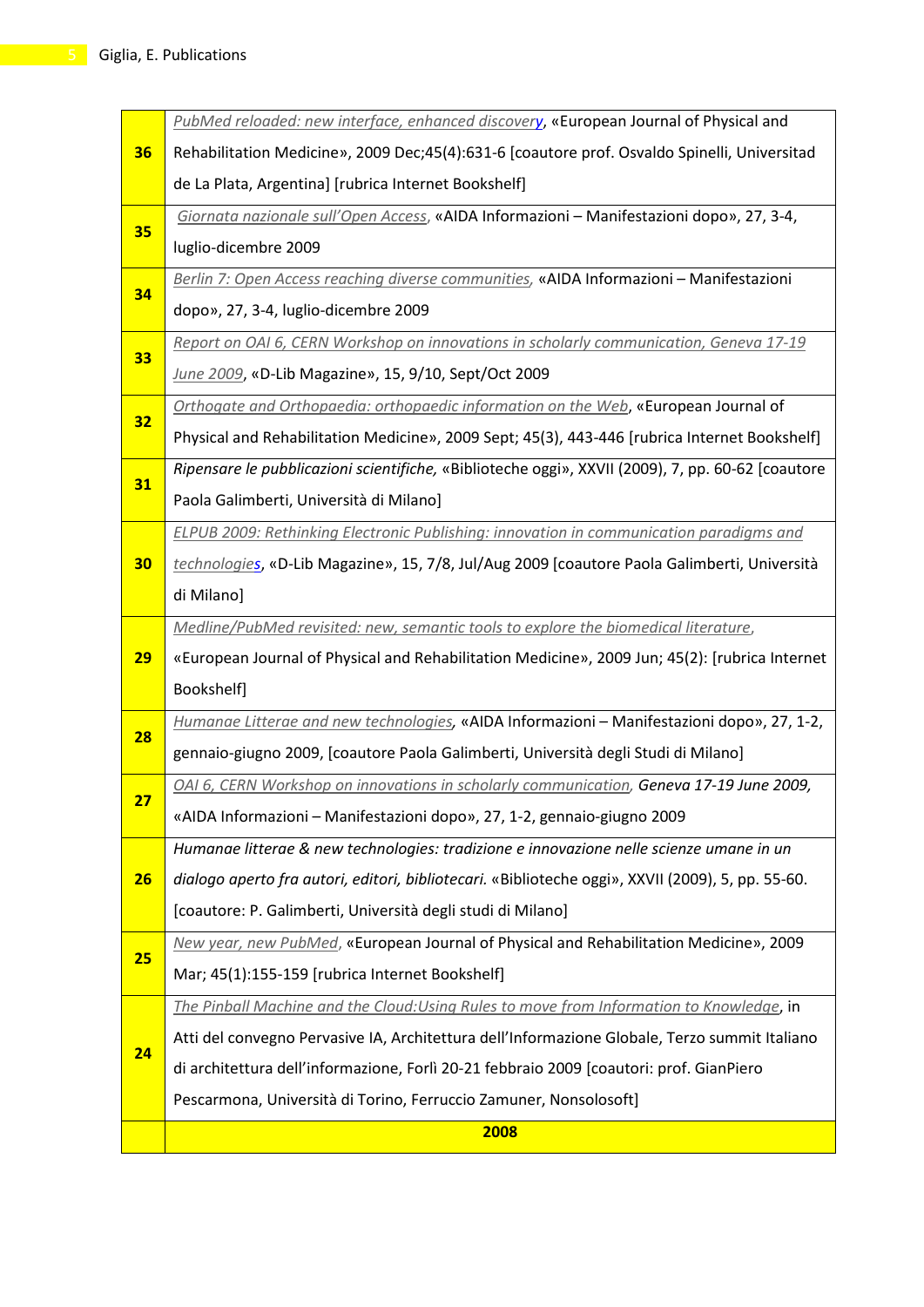|           | La sostenibilità dei modelli di Open Access, «AIDA Informazioni» monografico sull'Open           |
|-----------|--------------------------------------------------------------------------------------------------|
| 23        | Access a cura di S. Mornati, 2008, 26(3-4), pp. 43-69 [coautore prof. P. Dubini, Università L.   |
|           | Bocconi, Milano]                                                                                 |
| 22        | PeDRO: this well-known, unknown Physiotherapy Evidence Database, «European Journal of            |
|           | Physical and Rehabilitation Medicine», 2008 Dec;44(4):477-80 [rubrica Internet Bookshelf]        |
|           | The library without walls: images, medical dictionaries, atlases, medical encyclopedias free on  |
| 21        | web, «European Journal of Physical and Rehabilitation Medicine», 2008 Sept;44(3):371-375         |
|           | [rubrica Internet Bookshelf]                                                                     |
|           | Pubblicazioni scientifiche, diritto d'autore e Open Access. Trento, 20 giugno 2008, «AIDA        |
| 20        | Informazioni», a. 26, n. 1-2 gennaio-giugno 2008 [coautore: F.Valentini, Università degli studi  |
|           | di Trento]                                                                                       |
| <b>19</b> | Open Access, digital preservation e deposito legale: policy, progetti e servizi per la ricerca.  |
|           | Roma, CNR, 8 maggio 2008, «AIDA Informazioni», a. 26, n. 1-2 gennaio-giugno 2008                 |
|           | To Google or not to Google, this is the question, «European Journal of Physical and              |
| <b>18</b> | Rehabilitation Medicine», 2008 Jun;44(2):221-227 [rubrica Internet Bookshelf]                    |
|           | Ariadne's thread: biomedical gateways to not get lost in the Internet labyrinth, «European       |
| 17        | Journal of Physical and Rehabilitation Medicine», 2008 Mar;44(1):103-107 [rubrica Internet       |
|           | Bookshelf]                                                                                       |
| <b>16</b> | "Digital libraries à la carte 2007": suggestions and trends from the 11th TICER Summer           |
|           | school, «Library Hi-Tech News», January 2008, vol. 25, issue 1, pp. 1-3.                         |
|           | 2007                                                                                             |
|           | Open Access: trends and strategies after Berlin 5, «Library Hi-Tech News», November-             |
| 15        | December 2007, vol. 24, issue 9/10, pp. 1-5 [coautore: M.L.Vignocchi, Università degli studi di  |
|           | Bologna]                                                                                         |
| 14        | Open Access: panorama e scenario futuro, «Biblioteche oggi», vol. 25, n. 9, novembre 2007,       |
|           | pp. 16-22                                                                                        |
| <b>13</b> | Beyond PubMed. Other free access biomedical databases, «Europa Medicophysica», Dec               |
|           | 2007, (43)4:563-569 [rubrica Internet Bookshelf]                                                 |
|           | PubMed at its best. Useful skills to perform an effective search, save it and automatically      |
| 12        | receive updates, «Europa Medicophysica», Sept 2007, (43)3: 427-437 [rubrica Internet             |
|           | Bookshelf]                                                                                       |
| 11        | Open Access in the biomedical field: a unique opportunity for researchers (and research itself), |
|           | «Europa Medicophysica», Jun 2007, (43)2: 203-213                                                 |